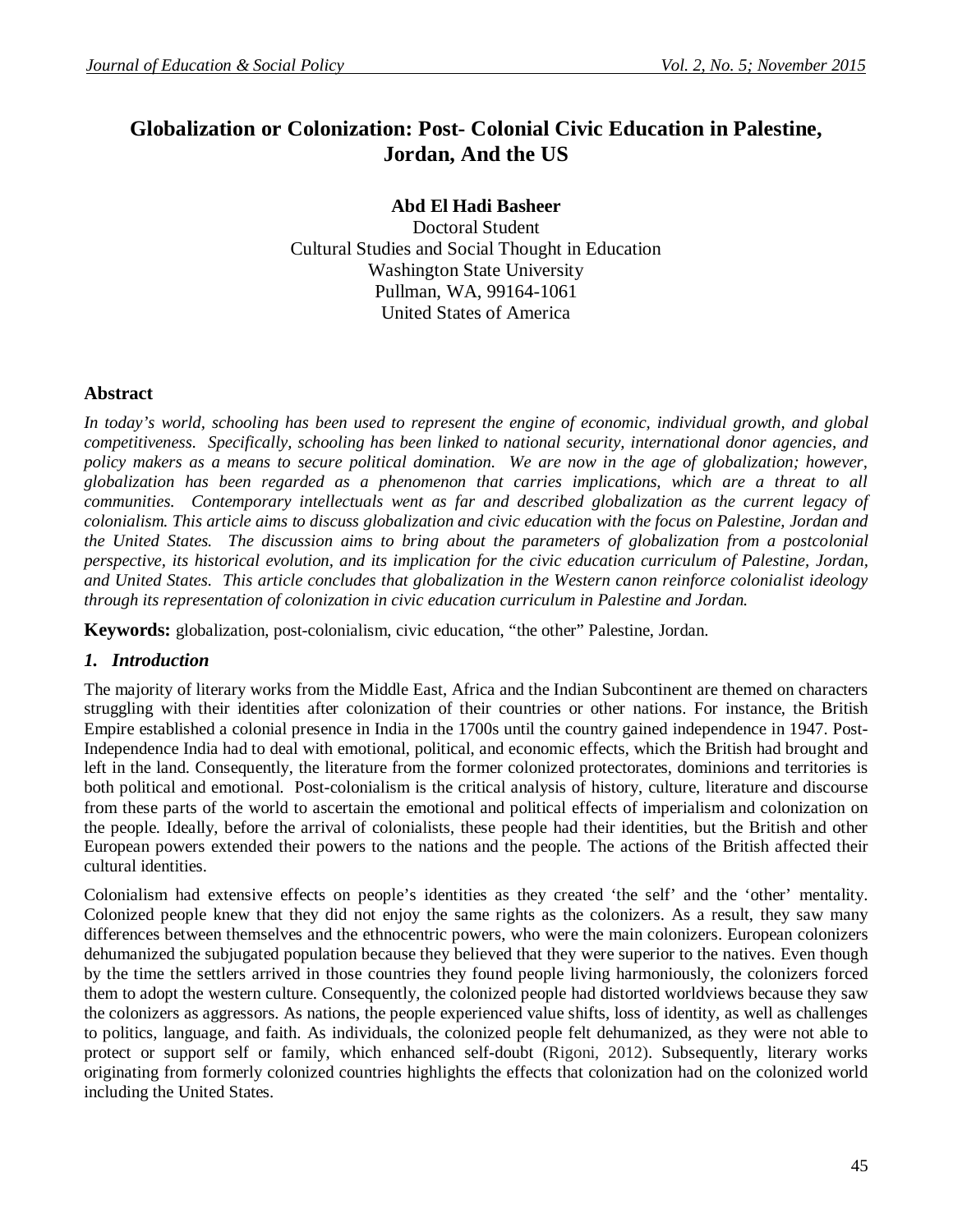## *2. Post- Colonialism's Literary Foundations*

In his book, *Orientalism,* Edward Said focuses on questioning and exploring stereotypical boundaries or the artificial boundaries that were drawn between the West and East particularly the Middle East. According to Said, Westerners hold negative stereotypes of people from the Middle East. However, the same approach could be used to study how Westerners view people from other parts of the world. The westerners believe that their race is superior to that of people from Africa, Middle East, and the Indian Subcontinent; in effect, formerly colonized persons hold other stereotypes regarding Westerners because of the problem the colonized people went through in the hands of the settlers. According to Said (1995), Western imperial administrators, economists, political theorists, philosophers, novelists, poets, and explorers have always viewed the Orient as the uncivilized and primitive other.

The primary objective of the westerners was to create a rift between the Orient and the civilized and advanced West. The Westerners used the discourse when preparing for military campaigns because they wanted to justify their actions as civilized and advanced people; colonizers believed that they had the right to occupy uncivilized countries in the East. Although direct colonization is long gone, the effects are still rampant. The effects of colonialism manifest in the form of bloodshed, civil wars, corruption, coups, and chaos, which were never, witnessed in these countries before the arrival of the colonialists. Further, powerful colonizers imposed a language and culture in the countries they colonized while the colonizers ignored and distorted the colonized people's languages, values, histories, and cultures. The colonialists' objective is to dominate Orientals, but they pretend to be humanizing, civilizing, or enlightening the Orientals. Said (1995) notes that even though people have different cultures, the colonizers have grouped them into one category irrespective of their geographical locations. In this way, Latin Americans, Palestinians, the Egyptians, and the Indians are referred to as the Orients to differentiate them from the Occidentals (Said, 1995).

On the same note, Frantz Fanon medically describes and analyzes the nature of colonialism. He notes that colonialism is destructive and has adverse social and mental effects on the colonized persons. Colonizers exposed the natives to both mental and physical violence, which have had long lasting effects on their emotional health long after the colonizers left. Fanon insinuates that colonialism denied the colonized people of all characters of humanity. Colonialism resulted in dehumanization through mental and physical violence to inculcate the servile mentality on the natives. Further, Fanon agrees that the natives did not have a choice other than to resist colonialism through violence.

Although the natives had agreed to serve the colonialists, cathartic mental practice enabled the colonized persons to restore self-respect, thus fight for equal rights with the colonizers. In essence, the marginalized people in the society cannot accept their statuses in the long term because they believe they have similar rights to their masters. Further, Fanon establishes that post-colonialism is an extension of capitalism where people believe that consistent profit from investment can only be achieved through the exploitation workers (Fanon & Philcox, 2004). In this regard, colonizers saw natives as sources of cheap labor, which could ensure sustainability of their investments. On the other hand, Homi Bhabha contends that interactions between people from different cultural backgrounds produce a mutable or mutual representation or recognition. Further, he asserts that exchange of values between different cultures could fail to be dialogical or collaborative but is incommensurate, conflictual or antagonistic (Bhabha, 1994). In brief, Bhabha establishes that cultural identities are not historical, irreducible, or pre-given cultural attributes, which define ethnic conventions. Moreover, the colonized and colonizers are not separate entities that could define themselves independently.

On the contrary, Edward Kamau Brathwaite used poetry to reveal the effects of colonialism on the natives. Brathwaite notes that natives adopted Western cultures in an attempt to assimilate the new culture, but the dominant groups did not accept them as part of their culture. For instance, it is common for an uneducated colonizer to refer to an educated colonized person as a fool. Additionally, the colonized accepted their lower statuses because they did not have equal access to the available resources as the colonizers did. Consequently, it led to the birth of different social and economic classes of the poor and the rich (Brathwaite, 1981). On the other hand, the poor and colonized people did not find ways to end the poverty cycle but focused on learning the western culture. Importantly, theoretician and philosopher Gayatri Spivak introduced the word subaltern in postcolonial theory. According to Spivak, people tend to believe that "The Other*"* or the oppressed does not represent a large group of individuals who do not have access to available resources. For instance, the working class believes that they are oppressed but that does not make them subaltern.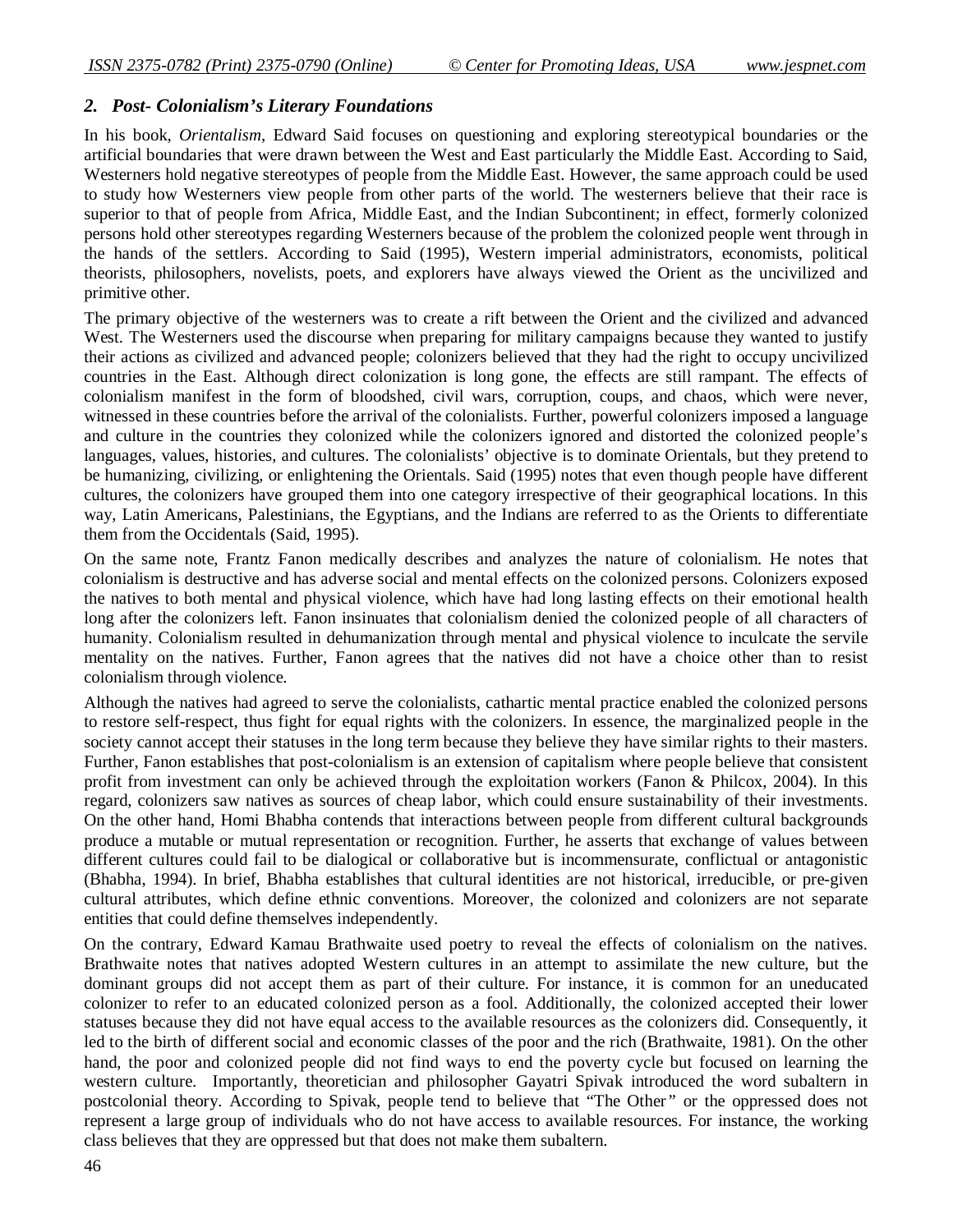Spivak asserts that people should not refer to themselves as subaltern just because they are marginalized. Rather the marginalized should fight their way to the top through hegemonic discourse. Additionally, subaltern introduced the phrases strategic essentialism and essentialism. Essentialism refers to the risk of allowing subaltern voices to use their statuses in the society to simplify cultural identities. Simplifying cultural identities poses the risk of creating stereotyped representations. However, strategic essentialism refers to marginalized communities taking advantage of the situations to be understood, heeded, and heard by the dominant groups.

Majority groups in societies readily accept and grasp established identity and accept diversity in identities. In essence, people from different cultural backgrounds cannot have the same identity even though the colonizer wishes to establish one identity for all people. According to Spivak, people from minority groups adopt Western cultures to be accepted by the dominant groups. In the process, members of the marginalized groups drop their native languages because they view them as a barrier to their success in assimilating into Western societies. For instance, Spivak gives an example of a woman of African ancestry who wished to travel to the New Spain to reunite with her daughter. The woman, Francisca de Figueroa repressed her native language as she sought permission from the King of Spain. In this way, the woman was in denial of her cultural background because she saw it as a hindrance to achieving her dreams (Morton, 2007).

Dominick LaCapra addresses the effects that posttraumatic experiences have on people as they try to create an identity. In his book, *History and Reading: Tocqueville, Foucault, French Studies*, LaCapra uses the example of the French Revolution, which left devastation in terms of human life and property. However, different people view the effects of the war in varying ways. Some people believe that the war did not achieve its objectives of stable and liberal democracy. On the contrary, the war disrupted both social and political life. In the same way, colonized people view the effects of colonialism differently (LaCapra, 2000).

Stuart Hall wrote extensively on different topics such as representation, ethnicity, globalization, and culture. According to Hall, people speak or write from a specific time and place or culture and history that are specific. Further, Hall notes that power relations play an integral role in the construction and reproduction of specific peoples and places. Hall further explores the trauma that colonialism had on the people when he says, "The ways in which black people, black experiences, were positioned and subjected to the dominant regimes of representation were the effects of a critical exercise of cultural power and normalization," (McLeod, 2000, p. 225). Dominant groups do not care about the feelings of the marginalized, but they attempt to create an atmosphere that the things, which the colonizers did, were human. Colonizers succeeded in convincing the colonized that they were "The Other." The fact that colonized people still view themselves as "The Other" has given Western cultures a justification to continue dominating the world. For example, the representations of the Afghan women justified American invasion and subsequent occupation of the country. The natives of Afghanistan tended to believe that only more civilized nations could solve their problems. As a result, the natives of Afghanistan welcomed American soldiers because the people believed themselves to be "The other."

Loomba defines colonialism as, "conquest and control of other people's lands" (Loomba, 2015, p. 2). According to Loomba, previous writers failed to define colonialism because they ignored the plight of the colonized. Furthermore, the author reveals that colonialism did not originate in Europe and America because other regions had their forms of colonialism albeit in small scale. However, the author agrees that the primary objective of colonialism was to enhance profitability. Colonizers chose their target regions wisely and identified resources that would improve the economy of their mother countries. Nevertheless, imperialism as she defines colonialism by Europeans aimed to expand language and influence to other regions. Despite the end of direct colonialism, Loomba believes that the continuous flow of currency supports the relationship between the colonized and the colonizer.

However, she disagrees with the idea of post colonialism because of the status of the colonized. Simultaneously, the author agrees that the colonized has still under the influence of imperial domination, which amounts to neo colonialism. Other peoples, for example, white creoles seek to be independent even though they have adopted Western values. Notably, Loomba disagrees with Marxists because they believe that colonialism was an essential phase of social development. According to Marxists, the colonized people could have been enlightened without colonization. As a result, Marxists do not believe that colonial violence was evil. Loomba notes, colonialism "reshaped existing structures of human knowledge" (Loomba, 2015, p. 57). During colonialism, people's movements from one continent to another became common which led to an exchange of ideas and images. Further, in the process, stereotypes proliferated to deal with new images and ideas rhetorically.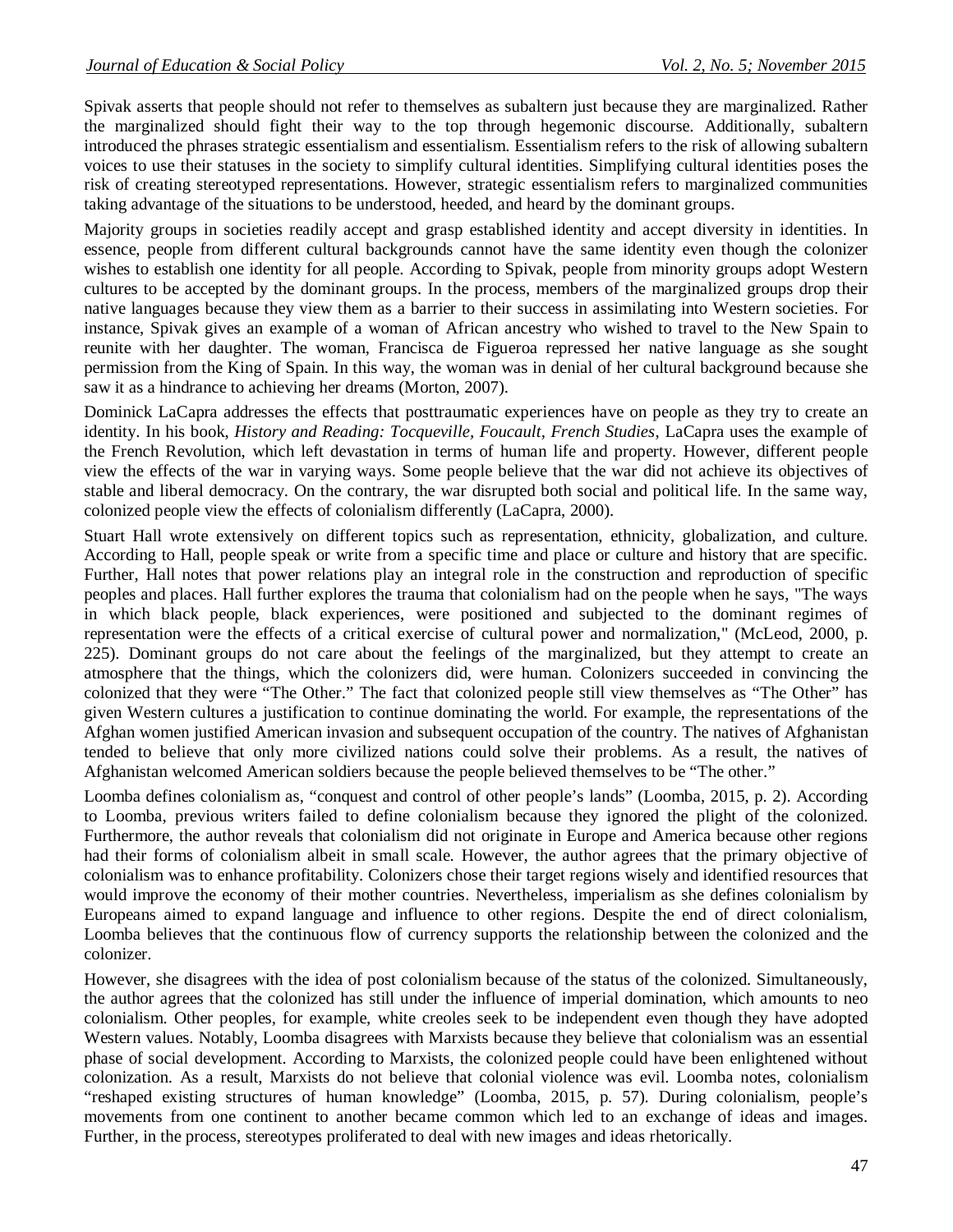Consequently, literature began to construct a definite "European self and a non-European other" (Loomba, 2015, p. 73). As a result, Loomba calls on readers to use a European imperial perspective when reading literary even if they do not address colonialism.

#### *3. Post-Colonialism and Civic Education in Palestine, Jordan, and the US*

**3.1 Palestine.** After 1948, Egypt administered Gaza while the West Bank fell to Jordan. As a result, the curriculum in the two regions adopted those of their masters; Gaza curriculum was Egyptian while West Bank adopted Jordanian curriculum. However, Israel captured both regions in 1967 and attempted to force its curriculum into these schools. According to the Israelites, both Jordanian and Egyptian books did not preach peace and democracy in Palestine but encouraged war. Henceforth, Israel authorities censored books from Egypt and Jordan in a bid to remove any material that was pro-Oriental. Israel was engaging in post-colonialism because it was forcing the Palestinian people to adopt its culture by controlling the books that the Palestinian children read. Although many outsiders believe that Palestinian books preach hatred against Jews and Israel, in the real sense, the books developed by the Curriculum Development Center in 1996 do not mention Israel. The books avoid mentioning that Israel once occupied what is present day Occupied Territories / Israel. In effect, Palestinian children would eventually forget the source of conflicts with its neighbor. The Palestinian authorities seem to have accepted that they are "The other" thus; the mention of Israel as an aggressor would draw unwanted attention (Adwan, Bar-Tal & Wexler, 2014).

On the contrary, Western powers and especially Israel continue to scrutinize the Palestinian books because they suspect that the curriculum promotes violence and hatred. Even though the Israeli government uses excessive force to combat any public unrest in Palestine, it does not accept to see books based on facts being used in Palestinian schools. Israel views itself as the dominant group in the region; as such, the other countries should be servile and avoid any form of military confrontations. According to Hovsepian (2008), one of the primary challenges that the Palestinian education system faces is the lack of financial independence to publish educational books that support the Palestine identity. The Palestinian National Authority depends on funds from foreign countries to support its education system, which gives Israel and the international community an opportunity to dictate the contents of the books (Shafiq, 2010).

Coleman (2011) notes that even though the majority of Palestinians in the west bank live in semi-sovereign territories, the civic education taught to children in primary schools does not represent their predicament. Civic education should be used to strengthen human choice and enhance institutional accountability. Semi-sovereign nations and the Palestinian identity are formed by the patterns and structures of dispossession and occupation. Palestinians and Israelis use the patterns to seek sympathy from the international community (Youniss, 2011). The Palestinian civic education operates within the constraints of repeated possession and dispossession of territories. Palestine uses civic education not to tell what went wrong but to examine the changes in laws after certain land disputes (Adwan, Bar-Tal & Wexler, 2014). Does the Palestinian Civic education help the Palestinians in creating their identities? Notably, the ministry of education has to adhere to the demands of donor communities.

The international community dictates what young Palestinians learn in schools; otherwise it would cease giving financial aid. As a result, young Palestinians do not understand their relationships with Israelis and Jews despite the fact that they are neighbors. Israel takes advantage of its dominant stature in the world to violate the rights of Palestinians. At the same time, Palestinians have to live with the inequalities because the dominant groups have succeeded in making them feel as "The other" (Coleman, 2011). Nonetheless, given a chance, Palestinian authorities would establish a curriculum that their predicament and the inequalities that the country has gone through.

**3.2 Jordan.** Jordan implemented civic education in 1955, but challenges such as demographic changes, political crises, and significant quantitative developments have hampered the development of the education sector. Some Jordanians with origins in Palestine have dual loyalty (Schugurensky & Myers, 2008). Further, the nation is divided into sub-identities of regional, tribal and clan affiliations. Religious intolerance has hindered the development of personal identity while some people pledge loyalty to the ruling elite as opposed to the state (Youniss, 2011). Simultaneously, the Jordanian civic education is weak which contributes to the erosion of political participation, social justice, and the rule of law.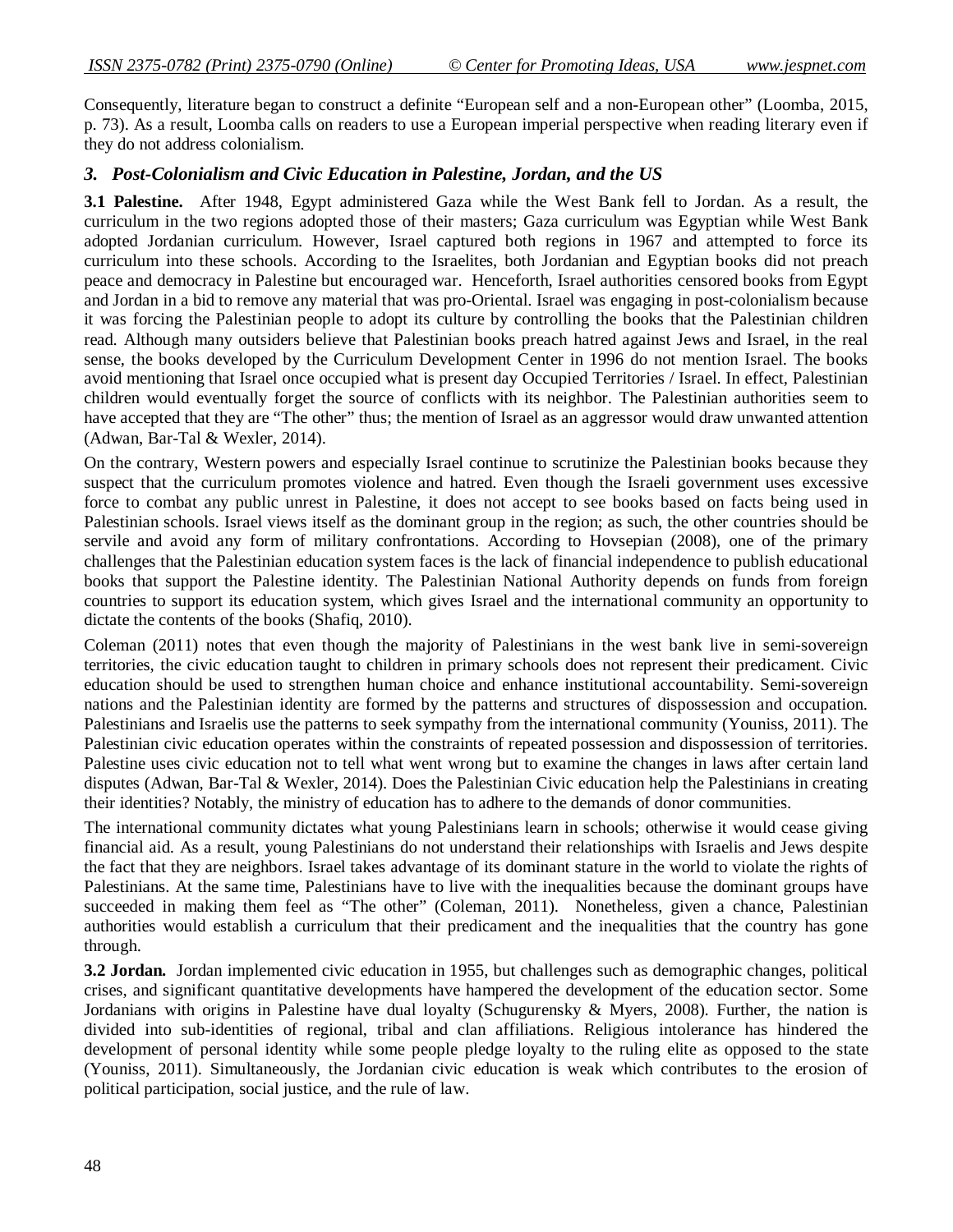However, the Jordanian civic education system has succeeded in promoting tolerance to human cultures, fostering objective and fostering thinking (Heath field  $&$  Fusco, 2015). Further, the system recognizes other people as fellow human beings while instilling the principles or moral behavior.

An examination of sixth to tenth-grade textbooks reveals that the content encourages learners to apply the acquired knowledge to interactive activities, which are related to the subject (McKeown, 2015). Nevertheless, the textbooks do not enhance the application of acquired knowledge on constructive interactions, problem solving, creativity, and critical thinking. The textbooks do not address important social aspects in the Arab countries such as freedom of dissent, justice, friendship, social participation, and women's rights. Further, civic education in some textbooks cover a wide range of topics, which include citizenships and state, human rights, democracy, duties and rights (Anyon, 2014). These textbooks do not encourage the citizens to be more involved in politics but show the readers the importance of obeying authority. Further, civic education emphasizes on religion as opposed to universal human rights concepts.

As a result, the majority of young Jordanians grow up in the belief that the royal family should lead the country without the interruption of the public (Shirazi, 2012). Moreover, civic education promotes stereotypical masculine social obligations. Civic education aims to help people create their identities. In the Jordanian context, young boys grow up knowing that females are their subjects. On the same note, females learn from an early age that they should serve men throughout their lives (El-Said & Rauch, 2015). As a result, in the societies, men and women have definite roles to play because of their gender. Women cannot enjoy the same rights as their male counterparts despite the fact that the society claims to be democratic (Heathfield & Fusco, 2015). Moreover, the civic education does not promote the adoption of western culture because it goes against the beliefs of the country's political leadership.

The Jordanian system reveals that identities are not based on races or other geographical differences. For instance, other social differences such as gender, tribe, or clan play an integral role in determining people's identity (Adely, 2012). In western cultures, women enjoy equal rights to males but in Jordan, males are superior to females. The society cannot adopt the western culture because the leadership believes that such an occurrence would undermine the country's identity (Samara, 2000). However, the society has a chance to change the status quo if it adopts a more liberal curriculum that promotes universal rights (Coleman, 2011). On the contrary, the people cannot change their ways if the civic education continues to promote the importance of obeying the ruling elite without questioning their actions.

**3.3 The United States.** In the United States, civic education writings revolve around the things that the American people have achieved since the country's independence. Civic education writings emphasize the meaning of civic life, government, and politics. The American Society wishes to promote the participation of the public in the political leadership. As a result, the ministry of education ensures that children learn their roles in the country's governance from an early age. In essence, the people ought to know when they can start voting for both federal and state political positions (Ebert & Okamoto, 2013). Lack of such knowledge would reduce people's participation in the leadership of the country that would have adverse effects on the country's democracy.

Further, civic education promotes the public's knowledge on the basics of the American political system. Further, young people learn how the government, which is established by the Constitution, promotes principles, values, and purposes of the American democracy. The United States government has a role to play in its relationship with other countries (Limage, 2013). Moreover, the public ought to learn the citizens' roles in the country's democracy.

In essence, it is impossible to guarantee people's participation in the leadership if they are unaware of their rights. In schools, young Americans learn how the Constitution was established and how it promotes equality for all people irrespective of their race. The American society is a multicultural; as such, the promotion of peace between different cultural identities is critical to the stability of the nation. Although students learn about the past atrocities committed against minority groups in the country, they also learn that racial equality is paramount in the country (Ebert & Okamoto, 2013). Students learn the essence of an unlimited and limited government. The American political leaders swear to uphold the constitution. In this way, the public learns that the government cannot trample on its rights because the leaders would be held accountable for their actions (Ichilov, 2013). Consequently, it shows that the people are protected from atrocities that can be committed by those in power as it happened during the colonial times.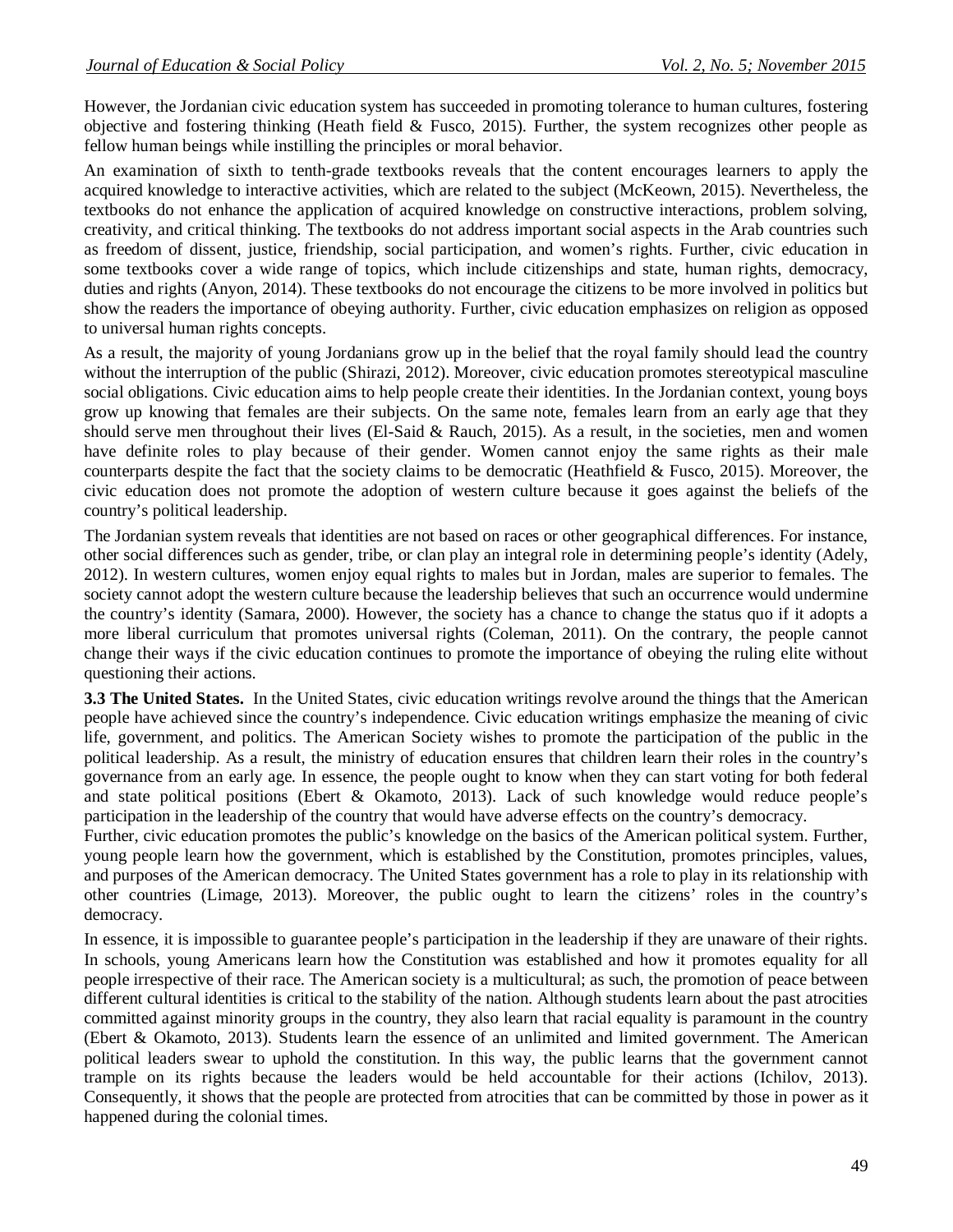Post colonialism has taught the public to choose only people in a position to respect the different cultural identities in the country (Cohen & Chaffee, 2012). Minority groups such as African-Americans and Hispanics learn about their rights from the education system. Civic education in the U.S. teaches young people the system of government, which is, based on checks and balances from the three arms namely the Judiciary, the Executive, and the Legislature. Ideally, each arm of government has definite roles to play. The other arms ensure that one segment cannot overstep its responsibilities. In this way, it becomes hard to violate the constitution (McIlrath, Lyons, & Munck, 2012). The people understand that their participation in government and leadership is not limited to elections. Importantly, the people learn that they cannot achieve personal and societal goals if they are uninformed (Mojab & Carpenter, 2011). Therefore, civic education gives people an opportunity to become informed, responsible, and effective citizens. The American public has to adhere to self-imposed standards rather than waiting for external forces to dictate people's behaviors and actions (Whitehead & Stroope, 2015). Further, people have to accept economic, political, and personal responsibilities such as taking care of one's family. Importantly, the civic education system advises people on their roles in public service, serving on juries, paying taxes, voting, and accepting leadership positions according to a person's talents (Hantzopoulos & Shirazi, 2014).

Post colonialism has taught the American people about the importance of freedoms that were absent during colonial days. The American constitution divides rights into three categories, which are taught in formal classrooms (Comprehensive education, social attitudes and civic engagement, 2013). Personal rights include freedom of association, movement, travel, residence, expression, conscience, and thought. On the other hand, political rights cover freedoms such as speech, right to vote or run for elective posts, petition, assembly, and press (Checkoway & Aldana, 2013). Finally, economic rights include the right to own, utilize, or transfer property. Further, every American citizen is free to run any legal business or enter into lawful contracts (Bennett, Wells & Freelon, 2011). Although such freedoms might seem trivial to the current generation, in reality, in colonial days, the colonized did not enjoy any of those rights (Akmir, 2015). However, the government adopted a system that is similar to the colonizers' with the difference being acceptance of equality for all people regardless of their races.

Civic education in Palestine, Jordan, and the United States depicts significant differences in the people's desires. Although, in the United States, civic education encourages the public to participate in political leadership, in Jordan and Palestine, civic education promotes obedience to political leaders. Further, the American society promotes equality of all people irrespective of their race, religion or gender, Palestinian and Jordanian education shows that men are superior to women. At the same time, Islam is the religion of choice for all people in Jordan and Palestine while in the United States people enjoy the freedom of worship (Gibson, 2015). Essentially, such differences depict the effects of colonialism on people's behaviors.

## *4. Colonialism and globalization.*

By definition, globalization is the expansion of communication links between different regions whereas colonialism was the expansion of both power and territory. However, the two are similar in the sense that the powerful have an upper hand and can increase their profits at the expense of the poor. During colonialism days, powerful kingdoms from Europe sought to annex territories from uncivilized regions in Asia, the Middle East, and Africa. Innately, European powers chose the regions to colonize carefully, because they wanted to reap maximum benefits. Engels and Marx predicted that a capitalist world market was gaining popularity in the 1840s. At that time, the modern industry was at an early phase. According to the Engels and Marx, the spread of a capitalist world market would eventually eliminate national differences (Sloam, 2008). Before the establishment of the manufacturing industries, European powers ventured into new territories to increase profitability.

For instance, the European powers invested in Africa and South America because of the availability of precious metals in those countries. In modern societies, increased competition has forced huge multinational corporations to expand their markets into different parts of the world to create a competitive advantage to grow their market share. In essence, companies face falling profits in their native countries, which forces them to look for other regions to invest. At the same time, the decline of monopolistic tendencies means that international corporations cannot achieve organizational goals without expanding their business. As a result, foreign direct investments have been on the rise in all parts of the world. For one, companies look at the availability of cheap labor and raw materials to expand their operations in foreign countries. Such organizations use their massive financial power to force small companies out of business through acquisitions or mergers. Consequently, this amounts to the colonization of the developing nations because they do not have adequate resources to compete with world powers.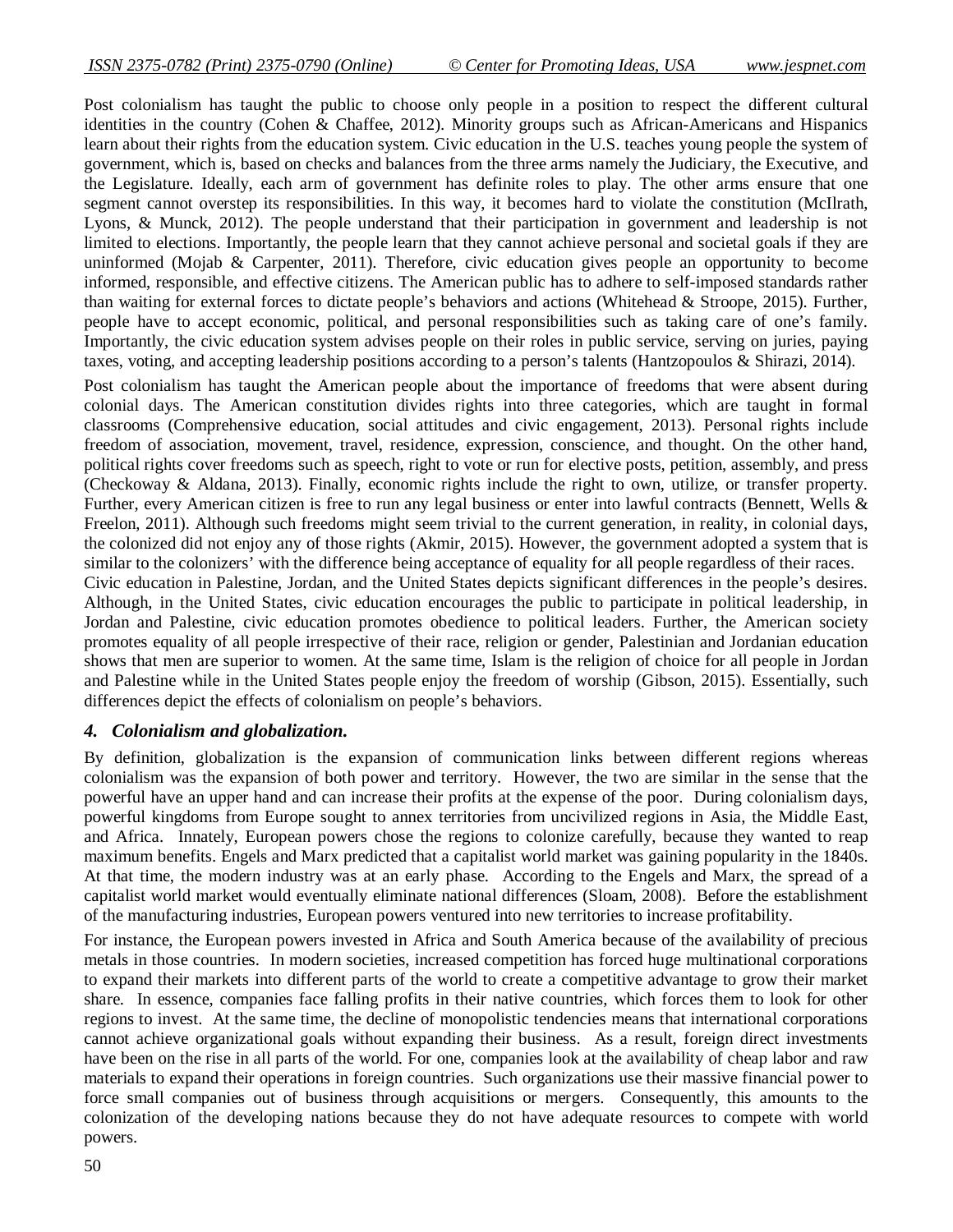The availability of modern transport and communication technology enables expansion of capitalism. Besides seeking global sources of raw materials, international manufacturers seek to establish markets for their finished products. Efficient manufacturing processes give industrial capitalists an opportunity to market their commodities in poor regions at prices that are above the products' prices. Further, industrial capitalists use the lower standards of living in developing countries to exploit the workers by providing below average wages. In brief, powerful countries are still taking advantage of the emerging nations as it used to happen during direct colonialism. European powers use surplus profits from foreign investments to counter the falling gains in their native countries. According to Loomba (2015), Great Britain destroyed cotton handicraft industry in India to develop modern cotton industries to satisfy Britain's domestic needs. Ideally, India produced adequate cotton for its domestic consumption but the United Kingdom realized that it could not satisfy its needs without expanding the production system.

After the collapse of classical colonialism, which occurred at the end of World War II, it created an optimistic euphoria of rapid economic growth. As a result, Western policymakers and intellectuals, particularly from the United States, embraced a modernization theory. However, the modernization led to backwardness, as rich and powerful countries aimed to maximize profits and achieve success at the expense of poor regions. The modernization theorists believed that the developing countries would develop at the same pace as the developed countries. Nonetheless, rich nations took advantage of the low bargain power of the underdeveloped countries and their people to grow the developed countries' economies. Simultaneously, the emergence of other countries from the underdeveloped nations such as South Korea proved that it was possible to gain from modernization. Nevertheless, Middle Eastern, African, and South American countries failed to emulate the successes of South Korea as the erosion of socioeconomic infrastructure, dictatorship, corruption, slowed economic growth; accordingly, poor health, and environmental problems became rampant. Consequently, poverty in those countries was widespread while the gap between the rich and the poor widened. On the other hand, the economies of communist states stagnated as the Third World intervention ceased (Fukuyama, 2006). Innately, the modernization theory failed as powerful countries continued to expand their economies as the developing nations lost valuable raw materials to the rich.

The adoption of the free market system and the creation of World Trade Organization, World Bank, and the International Monetary Fund gave countries such as the United States and the United Kingdom more power. Any country that wanted to borrow from the financial institutions had to adopt a free market system. In practice, this amounts to colonialism because powerful nations impose certain conditions to the emerging nations for them to access loans, which they would pay at interest. The control of poor and underdeveloped countries by the rich countries is still common today. The United States and the United Kingdom determines which countries deserve loans; further, loans are approved if political leaderships of the applicants meet the given conditions. The financial institutions pressed third world countries and former communist states to adopt production and trade policies that meet the industrialized nations' demands (Friedman, 2012). According to Fukuyama (2006), globalization is an extension of colonialism. Globalization is an advanced form of capitalism, which leads to an unequal growth of enterprises based on dissimilar conditions. Further, advanced capitalism leads to monopoly capitalism, which is a combination of manufacturing processes. In this system, large companies unify different sectors of an industry and accessories. For example, an organization could start out as a mining company then grow to start refining oil.

Eventually, the same company could invest in the production of petroleum-based chemicals and plastic. Ideally, the combined production augments the firm's position in the market. Ultimately, this could lead to unfair trade practices given that one firm controls the quality of products and the prices. Although developed nations have legislations to limit monopolistic trends, some huge corporations use their financial strength to acquire or push small businesses out of the market. On the same note, monopoly gives organizations an opportunity to divide the market between them while controlling the prices. Stronger monopolies estimate the sources of raw materials across the world, assess the market capacity, and develop new markets using all means even if it means force.

Monopolization of industries does not affect the manufacturing companies alone as it has entered into financial institutions such as banks, insurance firms, and mutual funds. Small banks are being forced out of business while others are annexed or absorbed by the big ones. Notably, banks operate huge finance capitals where they open current accounts for businesses. The fact that they run the companies' current accounts gives them an opportunity to control the firm's economic situation. Consequently, the banks play a critical role in the businesses' economic life, which transforms banks to financial oligarchy and capitalists. In practice, developing countries have enormous resources, which accumulate capital in banks.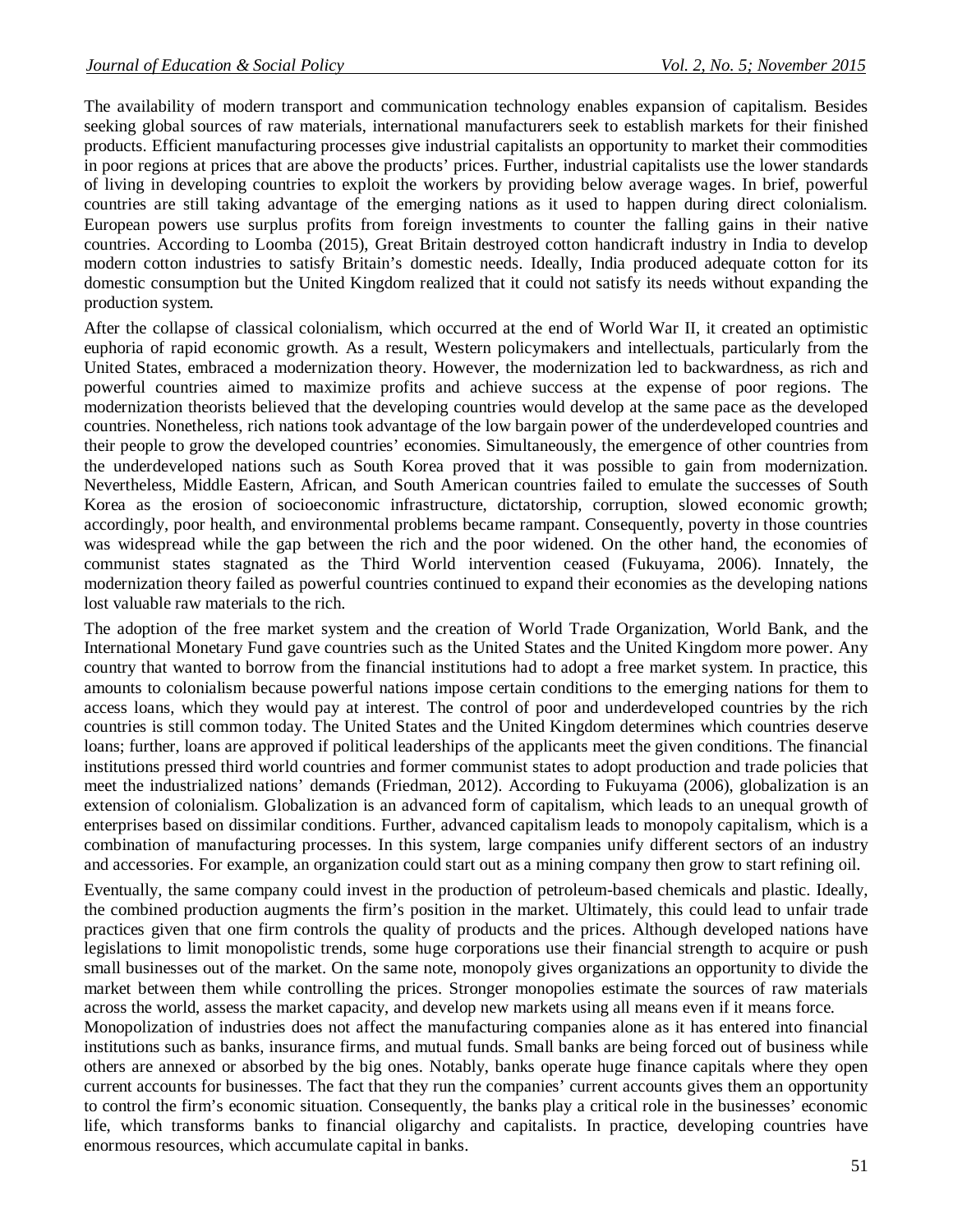On the contrary, the banks do not use the acquired financial capital to improve the lives of the masses but lend the money to developed nations to continue expanding their investment. In most cases, corruption and lack of expertise dissuades banks from lending money to investors in Third World countries. As a result, in a bid to make profits the banks look for borrowers in foreign countries who use the funds to invest in foreign countries (Salari, 2015). In this regard, economic growth in underdeveloped countries is suppressed as the primary sources of financial capital stagnate given that foreign investors repatriate the profits acquired to their mother countries.

Developed nations invest in underdeveloped nations because they are assured of high returns, high-interest rates, low wages, and there is privatization of public assets. Consequently, investments in the emerging countries have lower chances of uplifting the public's well being because the workers are semi-skilled, which means that they earn minimal wages. On the same note, the multinationals import labor from foreign countries in the name of expatriates who earn astronomical wages. Simultaneously, multinational corporations use the available financial capital to buy out competitors. Moreover, the large corporations contract other companies not out of merit but depending on how well connected they are. For example, MCI/WorldCom controls a 45 million dollar company in Iraq despite the fact that the firm defrauded US\$ 11 billion from its shareholders and lacks experience in developing wireless networks (Antonio, 2003). Innately, Iraq has many competent companies that could have won the contract but the financial institutions could not allow such a venture because they could empower local industries.

In situations where capital export is in the form of loans, the borrowers sign agreements that favor creditor countries. For instance, an agreement would mandate part of the loans to be spent on purchases from the creditor countries in the form of raw materials or equipment (spring, 2008). In this way, the creditor ensures demand for local materials that could otherwise remain unused by local companies. Traditionally, capitalism formed a world market; however, as capital exports increased and colonial connections gained popularity, business gravitated towards benefiting the rich countries and corporations. Moreover, technological advances and the continued decline of material resources have led to organizations using different methods to succeed. For instance, the hunger of Coltan, a highly charged mineral led to the creation of private armies in countries such as the Democratic Republic of Congo. The fight for the resource led to the death of about five million people; notably, Congo is a producer of the raw material but the public suffers rather than benefit from its utilization. Multinational corporations' primary aim is to seize the largest pieces of land resources in any region irrespective of the consequences. The United States as the leader of imperialism has military operations in 136 countries across the world. The nation uses it the financial and military power to venture into any country and uses that opportunity to grow its sources of raw materials.

However, contemporary civic education does not enlighten young people on these issues, which affect every person in their everyday lives. For instance, the United States civic education focuses on the roles of persons as responsible citizens. The education system does not have a curriculum that highlights the challenges leadership styles brings to the citizens as well as people from other countries. On the same note, Palestinians and Jordanians do not learn the effects of colonialism on their modern lives. In essence, colonialism affects the people's ways of lives because of the leadership style they adopted after independence. Notably, the two countries are in the Middle East, which the Western Culture refers to as 'The other'. As 'The other, children from Palestine and Jordan are viewed as incapable of achieving the same goals as their western counterparts. Therefore, the education system should help young people to establish their identity before they become adults and learn their positions in the global community. Otherwise, the current system would continue to propagate stereotypes that Palestinians and Jordanians hold against Western countries. Such stereotypes have adverse effects on the relationships between citizens of Middle East countries and those from Europe and the U.S.

## *5. Should contemporary writers write about globalization in a different way from the way they write about colonialism?*

Essentially, contemporary writers should approach globalization in the same way they do colonialism. Colonialism and globalization are intertwined because of the nature of powerful countries to use the poor countries to maximize returns. Even though direct colonialism ended after the Second World War, powerful countries use their expansive financial and military powers to exploit the underdeveloped countries (Lee et al., 2013). At the same time, some communities in developed countries do not have access to the same opportunities as the dominant communities do. For instance, African Americans and Hispanics in the United States believe that the ills of colonialism coupled with slavery are long gone (Stiglitz, 2014).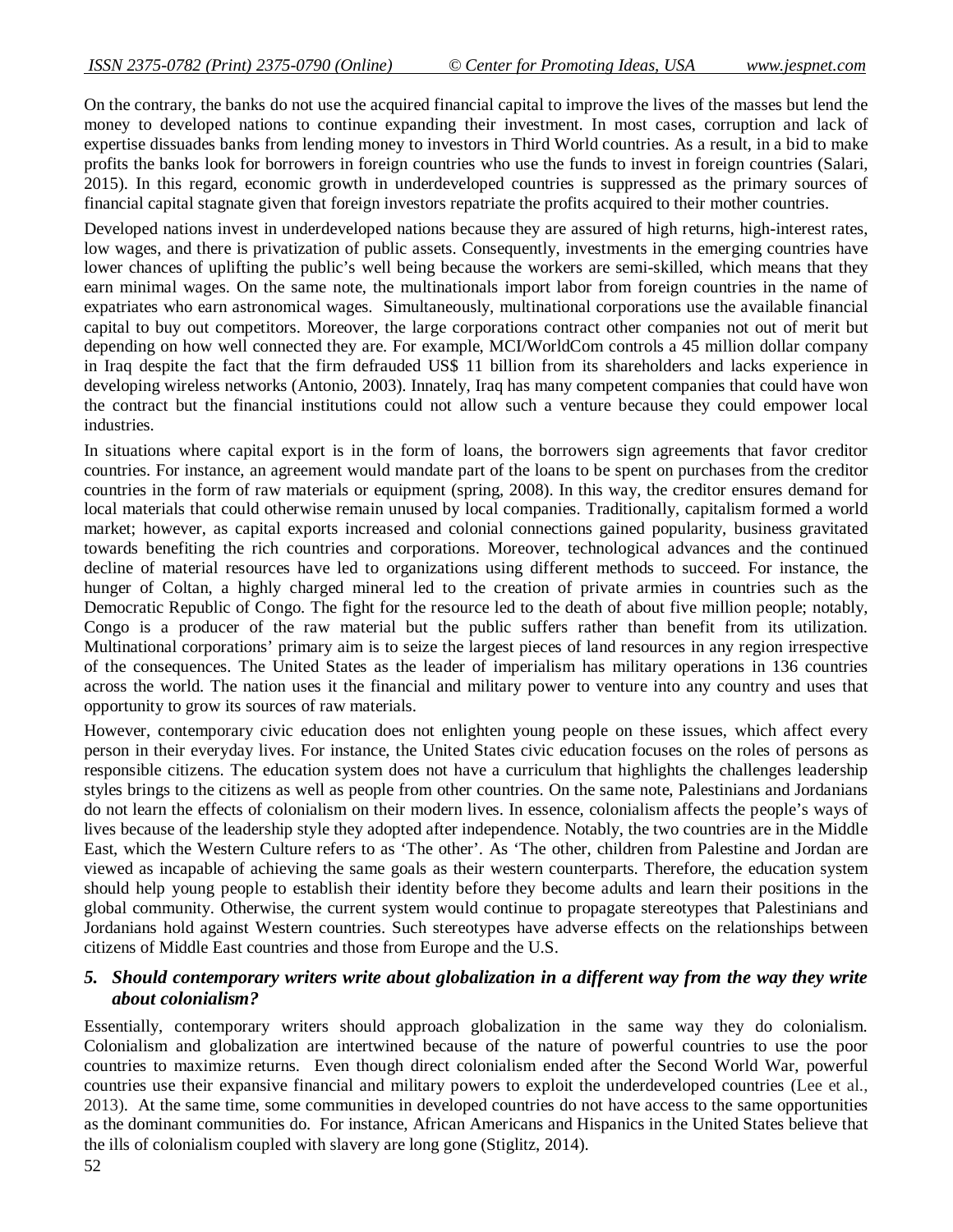However, the gap between the poor and rich continues to expand. In the U.S., education is the key to uplifting people to a better economic status but some communities do not have access to high-quality education that could pull them out of poverty. Even though the United States has vast reserves of financial capital, the poor people in the society do not have access to the resources, which could break the poverty cycle. In this regard, stakeholders have to address these inequalities to enlighten foreigners on the challenges that some U.S. citizens face in their everyday lives. The primary aim of those who fight against inequality would be to address real societal issues that affect the people's way of life. Intrinsically, different stakeholders in US communities should not shy away from revealing the ills that globalization brings to the society. The majority of U.S. large corporations have interests in foreign countries, which include China. Such activities deter job creation, as the big companies are unwilling to pay high wages to U.S. workers because it would reduce their profits (Stevick & Levinson, 2008). As a result, the rates of unemployment in the country are high especially among the semi-skilled labor, which is usually provided by minority groups.

Ideally, postcolonial theory is an appropriate theoretical framework to inform current research on globalization and international comparative civic education in Palestine, Jordan and the United States. The theory offers a different approach of viewing the negative effects that globalization has had on poor countries. Globalization and colonialism are almost the same because they address both the perceived benefits and disadvantages of the two. On this note, post colonialism theory addresses in depth the challenges of globalization especially in developing countries such as Palestine and Jordan and the benefits it has for powerful nations such as the U.S.

On the same note, Palestine and Jordanian civil intellectuals should address the adverse effects of globalization on their countries' economies. Even in civic education, the international community censures what students learn because the global community does not wish to have enlightened Palestinians and Jordanians (Stiglitz, 2014). Like colonialism, globalization promises better lives to the people by creating new jobs for the public. However, the people ought to know that globalization does not improve their well being because large foreign investors reinvest the acquired profits in their countries (Buzinde & Yarnal, 2012). Further, international financial institutions such as the IMF and World Bank have unrealistic conditions that deter local investors from accessing loans to expand their investments (Phillips & Schweisfurth, 2014). At the same time, Palestinians and Jordanian civil intellectuals should focus on corruption in the leadership. Ideally, corruption and dictatorship limits the growth of economies. According to Fukuyama (2006), globalization fuels fraud as those in powerful positions seeks to expand their financial bases. As a result, the public suffers because of inequitable sharing of available resources. Civil intellectuals should reveal that underdeveloped countries suffer because of inefficiencies in their leadership. People in power sign contracts with powerful multinationals to satisfy personal needs at the expense of the public (Johan Lor, 2014). As a result, the gap between the rich and the poor has continued to grow as the rich in underdeveloped countries continue to amass personal wealth.

Burchill et al., (2012) asserts that Western civil activists do not address the challenges of colonialism in countries such as Palestine and Jordan. In essence, the majority of activists focus on the benefits that Palestinians achieved from colonialism such as civilization. However, civilization is meaningless when the public languishes in poverty and increased threats from neighbors such as Israel. Moreover, civil activists do not focus on the international community as the education system censors any information that speaks about the situation of the Palestine community (Baylis, Smith, & Owens, 2013). Notably, the majority of the available textbooks in the Palestinian education system do not reveal that Israel occupied Palestinian land (Stewart, 2011). The system establishes Palestinians and Jordanians as "the other" because of the failure to find peaceful solutions with the neighbors. At the same time, the U.S. is involved in wars in different countries, which different speakers present as necessary even though such military expeditions lead to the deaths of thousands of innocent civilians (Darnell & Hayhurst, 2012). However, underdeveloped countries referred to as the other are presented as primitive and uncivilized when they engage in wars with their aggressors.

Moreover, most of the existing literature highlight the benefits of globalization to the developing countries but fail to highlight the benefits that multinationals from Western countries derive from these ventures (Mellor, 2015). According to Frambach et al., (2012), globalization is ideal for development conscious leaders but the multinational system deters economic development in developing nations. For instance, the United States supports Israel in its wars against Palestine but fails to find a lasting solution to the aggression (Childs & Williams, 2014). Notwithstanding, Israel continues to annex Palestinian land whenever the two countries are at war.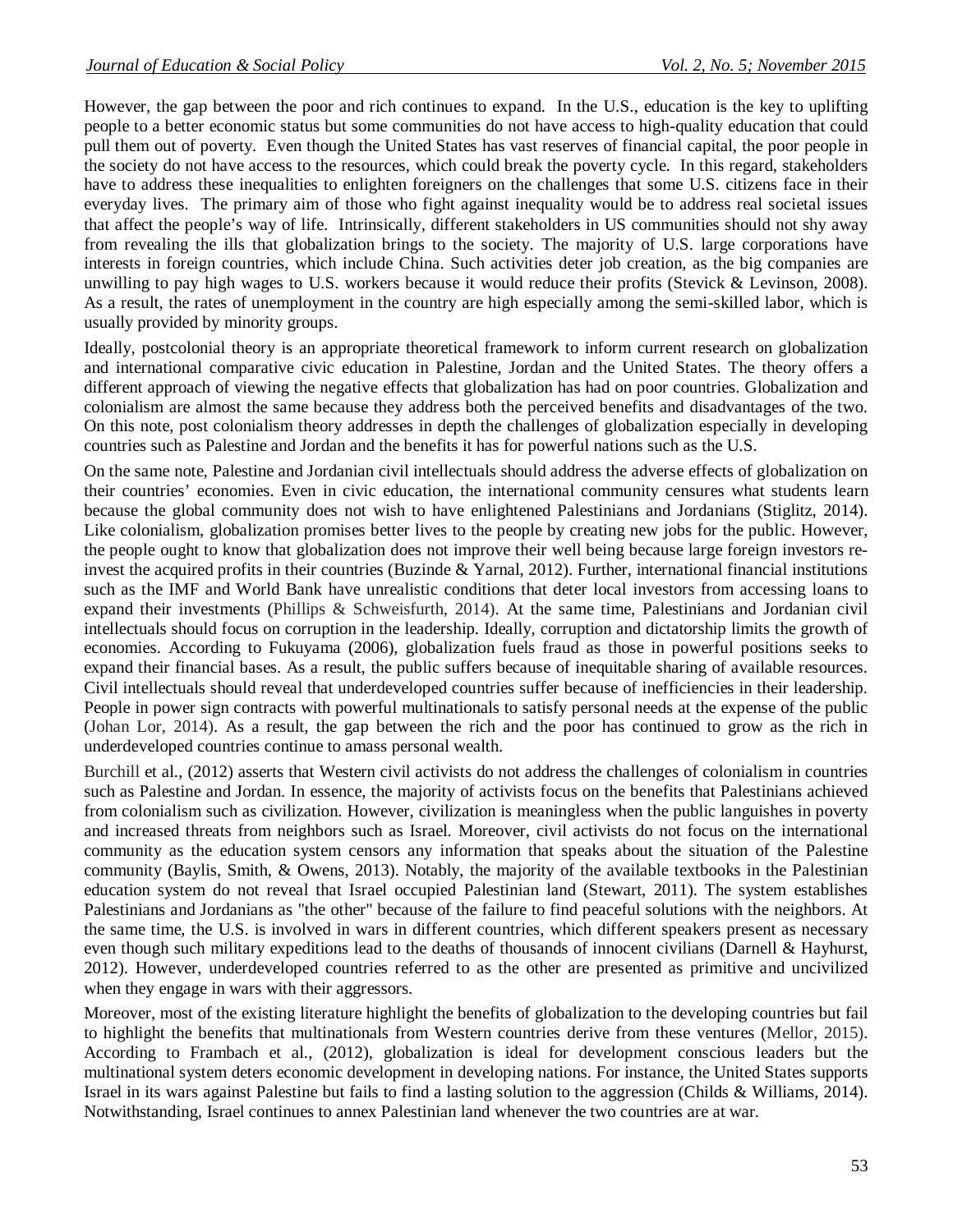Such form of aggression is equivalent to colonialism as the powerful countries use their military strength to subdue underdeveloped countries (Hatch & Cunliffe, 2012). According to Rahhal (2015), the Jordanian authorities have realized the need to meet Millennium Development Goals by improving the education and the health sector. However, the country suffers from an acute shortage of water, unemployment, poverty, gender equity, and political stability (Beck, 2012). However, multinational companies investing in the country do not fight these problems because their primary aim is to maximize profits (Martin & Griffiths, 2012). In essence, such investors exploit both material and human resources in Jordan and reinvest the profits in their home economies to achieve advanced economic powers. Further, they do not address the problems that the public faces as they engage in corrupt deals to acquire lucrative contracts (King, 2013). On the contrary, civil intellectuals fail to notice that the international community fuels corruption and political instability to achieve its goals of maximizing exploitation.

#### *6. Conclusion*

In conclusion, globalization and colonialism have several similarities because the two give powerful and rich countries an opportunity to exploit the underdeveloped countries. At the same time, modern authors highlight the ills of colonialism to the colonized but fail to reveal the negative effects of globalization on underdeveloped nations and their peoples. According to the majority of modern contemporary authors, globalization should help developing countries to grow their economies. However, rich countries take advantage of the availability of material resources and cheap labor in underdeveloped nations to enrich their countries. Further, banks amass expansive financial capital, which they loan to foreign investors to create monopolies. Post colonialism shows the effects of European powers on colonized nations; as such, the same perspective should be used when studying globalization. Globalization does not address the needs of the poor; rather, it grows economic inequalities between the rich and the poor as resources are shared between the ruling elite leaving little or none for the poor in any society. As profits diminish in Western countries, investors look for viable ventures in developing countries where they could exploit cheap labor to increase profits. The same firms use the acquired returns to fill the gap created by falling profits in their mother countries. On the other hand, banks use their financial capital to advance loans to struggling countries; however, the conditions to be met before or after lending benefit the developed nations. Eventually, globalization has turned out to be another form of colonialism as the poor cannot break the poverty cycles or lack access to resources. Though, developing countries fail to grow their economies because of poor leadership; nonetheless, the conditions imposed by international financial institutions such as IMF and the World Bank have adverse effects on the growth of Third World countries.

#### *References*

- Adely, F. J. (2012). Gendered Paradoxes: Educating Jordanian women in nation, faith, and progress. London: University of Chicago Press.
- Adwan, S., Bar-Tal, D., & Wexler, B. (2014). Portrayal of the Other in Palestinian and Israel Schoolbooks: A Comparative Study. *Political Psychology*.
- Akmir, A. (2015). European Arabs: identity, education, and citizenship. *Contemporary Arab Affairs*, *8*(2), 147- 162.
- Antonio, R. J. (2003). Marx and modernity: Key readings and commentary. Malden: Blackwell.
- Anyon, J. (2014). Radical possibilities: Public policy, urban education, and a new social movement. Routledge.
- Baylis, J., Smith, S., & Owens, P. (2013). The globalization of world politics: an introduction to international relations. Chicago: Oxford University Press.
- Beck, K. (2012). Globalization/s: Reproduction and resistance in the internationalization of higher education. *Canadian Journal of Education/Revue canadienne de l'éducation*, *35*(3), 133-148.
- Bennett, W., Wells, C., & Freelon, D. (2011). Communicating Civic Engagement: Contrasting Models of Citizenship in the Youth Web Sphere. *Journal of Communication*, *61*(5), 835-856.
- Bhabha, H. K. (1994). The location of culture. London: Routledge.
- Brathwaite, K. (1981). The folk culture of the slaves in Jamaica. London: New Beacon Books.
- Burchill, S., Linklater, A., Devetak, R., et al. (2013). Theories of international relations. New York: Palgrave Macmillan.
- Buzinde, C. N., & Yarnal, C. (2012). Therapeutic landscapes and postcolonial theory: A theoretical approach to medical tourism. *Social Science & Medicine, 74*(5), 783-787.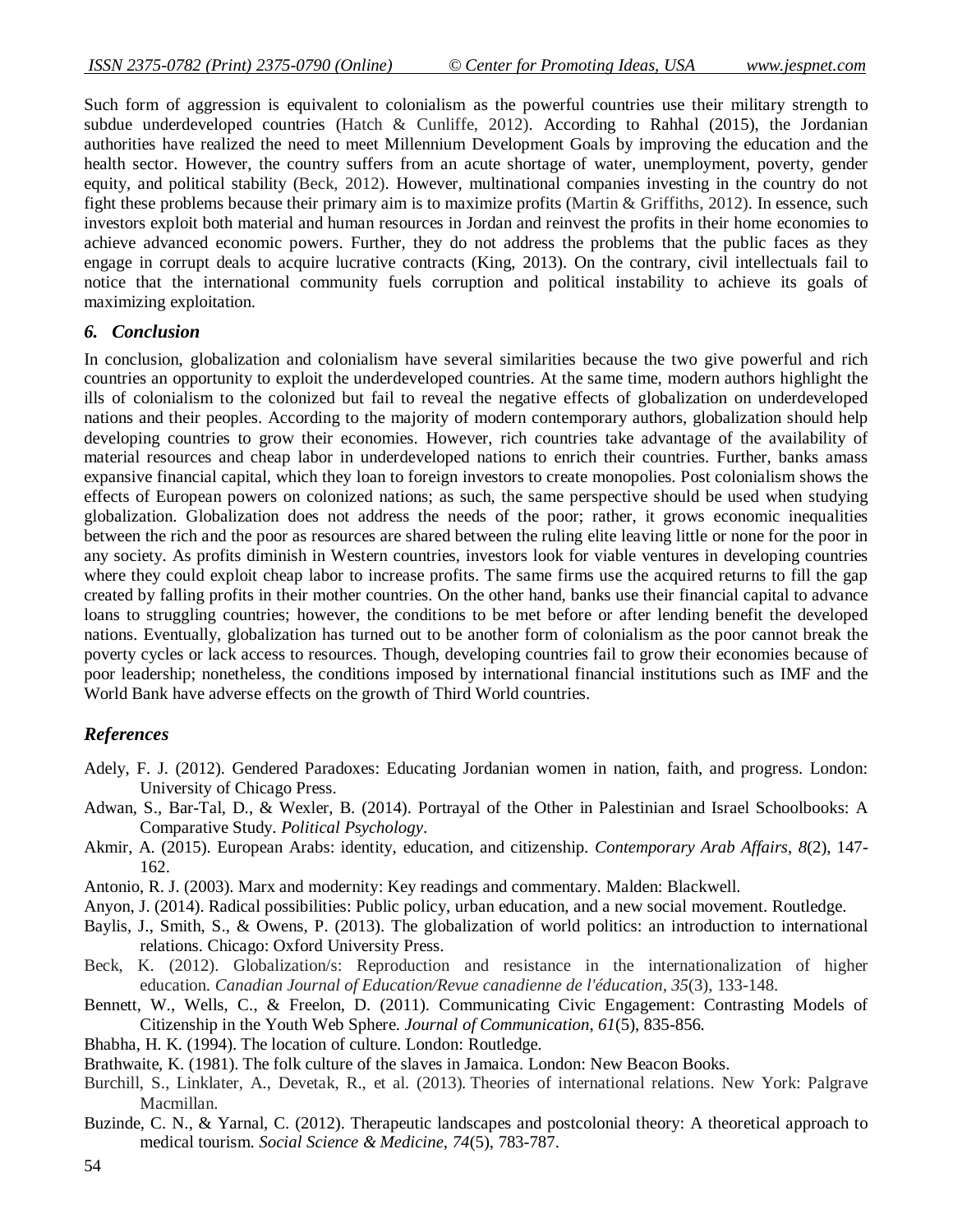- Checkoway, B., & Aldana, A. (2013). Four forms of youth civic engagement for diverse democracy. *Children and Youth Services Review*, *35*(11), 1894-1899.
- Childs, P., & Williams, P. (2014). Introduction to Post-Colonial Theory. London: Routledge.
- Cohen, A., & Chaffee, B. (2012). The relationship between adolescents' civic knowledge, civic attitude, and civic behavior and their self-reported future likelihood of voting. *Education, Citizenship and Social Justice*, *8*(1), 43-57.
- Coleman, M. (2011). Transnational Civic Education Inquiry in the Lands of Contention. *Digest Of Middle East Studies*, *20*(2), 277-290.
- Comprehensive education, social attitudes, and civic engagement. (2013). *Longitudinal and Life Course Studies*.
- Darnell, S. C., & Hayhurst, L. (2012). Hegemony, postcolonialism and sport-for-development: a response to Lindsey and Grattan. *International journal of sport policy and politics, 4*(1), 111-124.
- Ebert, K., & Okamoto, D. (2013). Social Citizenship, Integration, and Collective Action: Immigrant Civic Engagement in the United States. *Social Forces*, *91*(4), 1267-1292.
- El-Said, H., & Rauch, J. (2015). Education, Political Participation, and Islamist Parties: The Case of Jordan's Islamic Action Front. *The Middle East Journal*, *69*(1), 51-73.
- Fanon, F., & Philcox, R. (2004). The wretched of the earth. New York: Grove Press.
- Frambach, J. M., Driessen, E. W., Chan, L. C., & van der Vleuten, C. P. (2012). Rethinking the globalisation of problem‐based learning: how culture challenges self‐directed learning. *Medical education, 46*(8), 738- 747.
- Friedman, T. L. (2012). The Lexus and the olive tree: Understanding globalization. New York: Picador.
- Fukuyama, F. (2006). The End of History and the Last Man. New York: Simon and Schuster.
- Gibson, I. K. (2015). Improving U.S. State Department Cultural Exchanges with the Middle East: A Case Study Comparison of Iraq and Jordan. *Political Science Honors Projects. Paper 49.*
- Hantzopoulos, M., & Shirazi, R. (2014). Securing the State through the Production of 'Global' Citizens: analyzing neo-liberal educational reforms in Jordan and the USA. *Policy Futures in Education*, *12*(3), 370.
- Hatch, M. J., & Cunliffe, A. L. (2012). Organization theory: modern, symbolic and postmodern perspectives. Chicago: Oxford university press.
- Heathfield, M. & Fusco, D. (2015). Youth and Inequality in Education: Global Actions in Youth Work. New York: Routledge.
- Hovsepian, N. (2008). Palestinian state formation: Education and the construction of national identity. Newcastle: Cambridge Scholars.
- Ichilov, O. (2013). Citizenship and Citizenship Education in a Changing World. New York: Routledge.
- Johan Lor, P. (2014). Revitalizing comparative library and information science: theory and metatheory. *Journal of documentation*, *70*(1), 25-51.
- King, R. (2013). Orientalism and Religion: Post-Colonial Theory, India and" The Mystic East." New York: Routledge.
- LaCapra, D. (2000). History and reading: Tocqueville, Foucault, French studies. Toronto: University of Toronto Press.
- Lee, V. S., DeZure, D., Debowski, S., Ho, A., & Li, K. (2013). Enhancing international collaboration among academic developers in established and emerging contexts: moving toward a post-colonial perspective. *International Journal for Academic Development*, *18*(1), 89-103.
- Limage, L. J. (2013). Democratizing Education and Educating Democratic Citizens: International and Historical Perspectives. London: Routledge.
- Loomba, A. (2015). Colonialism/Postcolonialism. New York: Routledge.
- Martin, F., & Griffiths, H. (2012). Power and representation: a postcolonial reading of global partnerships and teacher development through North–South study visits. *British Educational Research Journal*, *38*(6), 907-927.
- McIlrath, L., Lyons, A., & Munck, R. (2012). Higher education and civic engagement: Comparative perspectives*.* New York: Palgrave Macmillan.
- McKeown, M. (2015). Peace Building through Education Reforms Case study: Objectives and Philosophy of Jordanian Educational System. *Independent Study Project (ISP) Collection. Paper 2058*.
- McLeod, J. (2000). Beginning postcolonialism. Manchester: Manchester University Press.